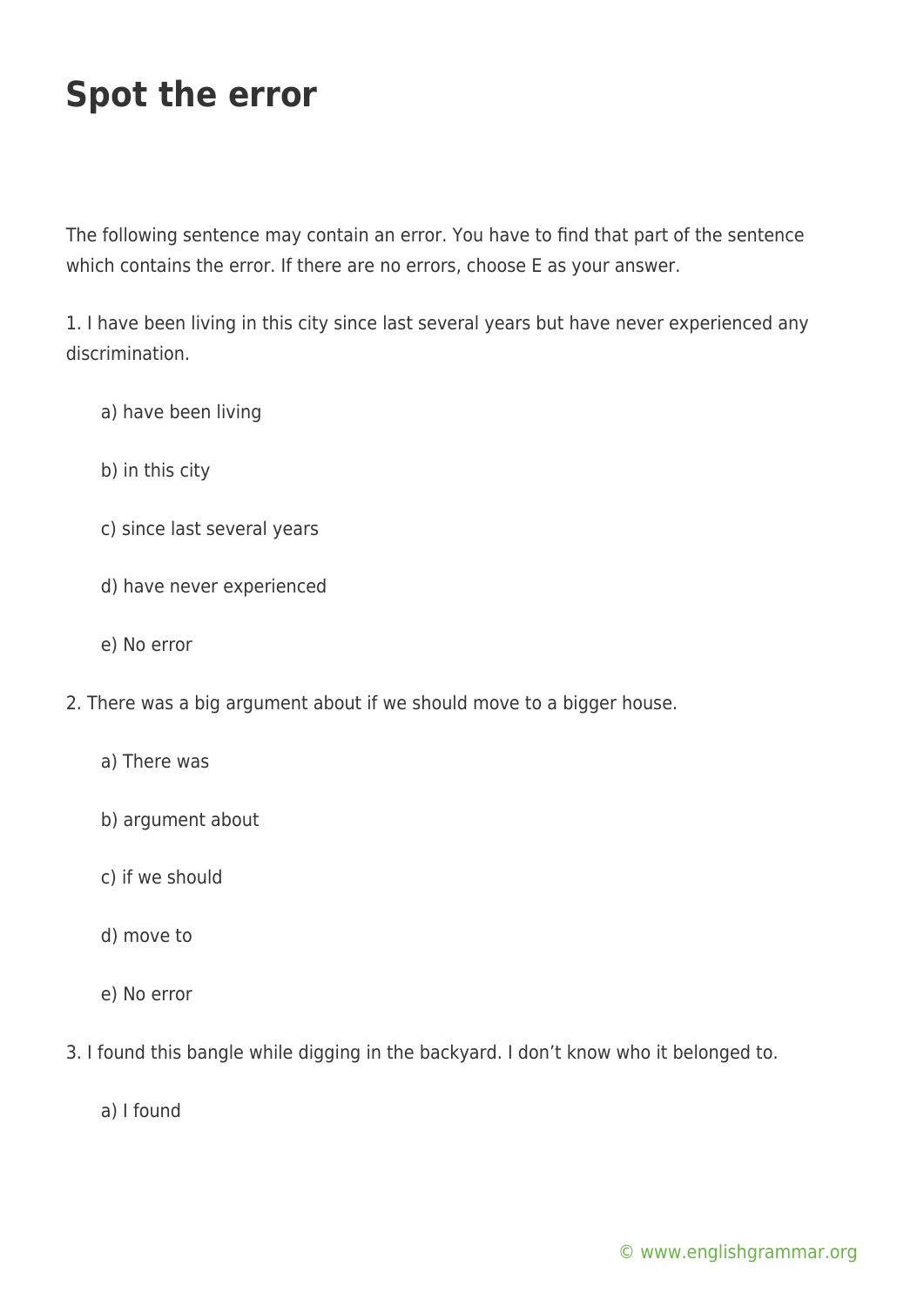## **Spot the error**

- b) while digging in
- c) in the backyard
- d) who it belonged to
- e) No error

4. The judge paid a lot of attention to that the master had abused the boy both physically and emotionally.

- a) The judge paid
- b) a lot of attention
- c) attention to that
- d) master had abused
- e) No error
- 5. By next Christmas, we will have been here for eight years.
	- a) By next Christmas
	- b) will have been
	- c) here
	- d) for eight years
	- e) No error